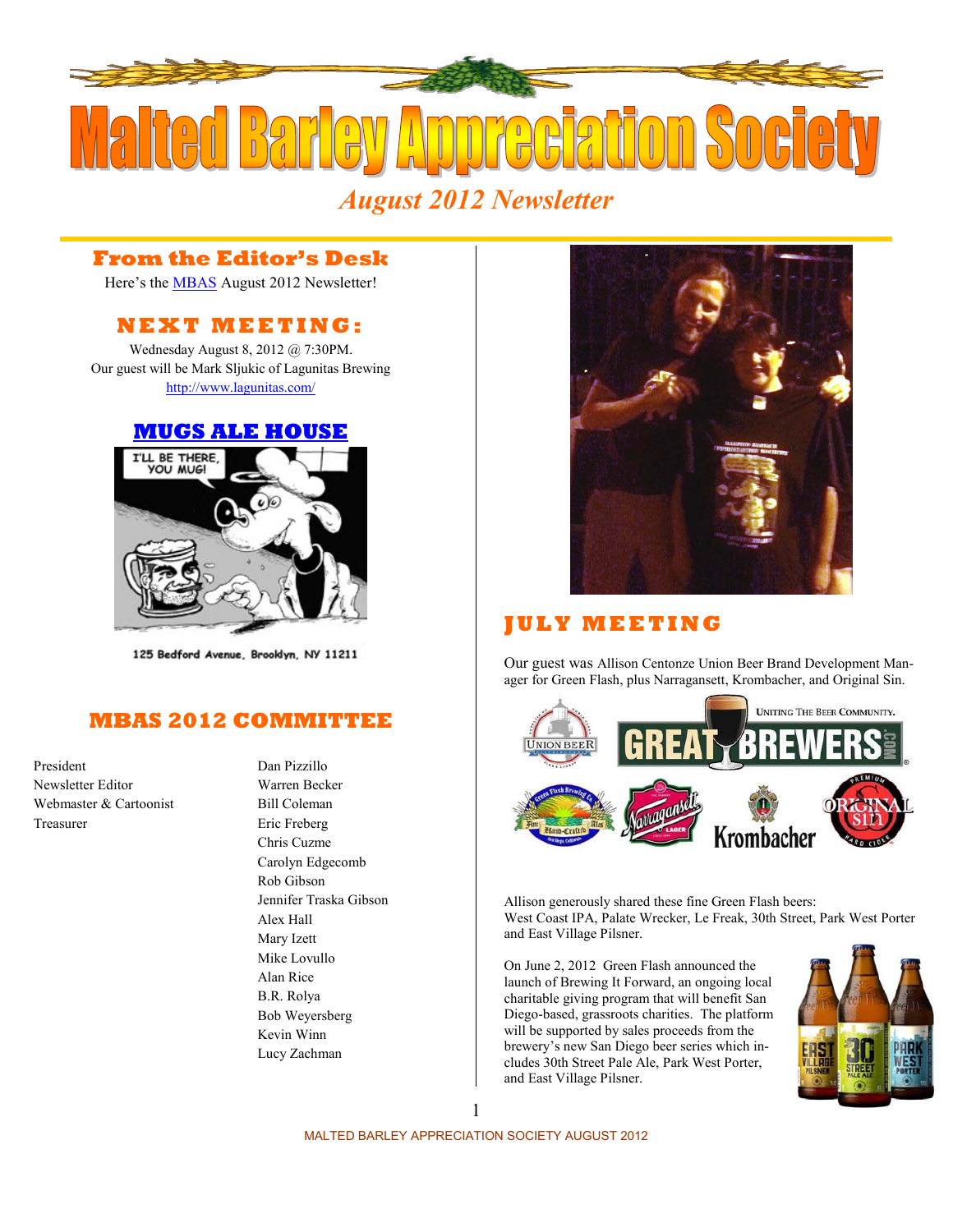

Former pub owners, Mike and Lisa Hinkley founded Green Flash Brewing Company in 2002. In 2004 renowned brewmaster Chuck Silva joined them in brewing premium style beers, modern twists on traditional styles. Located in San Diego, CA, Green Flash's beers don't fit traditional guidelines. They specialize in brewing assertive and distinctive beers, such as their awardwinning West Coast I.P.A. Green Flash also brews seasonal, collaborative and barrel-aged beers. Their award-winning beers are available on draft and in bottles throughout the United States. The Green Flash brewery is named after green flashes, a real phenomena seen at sunrise and sunset, when part of the sun suddenly changes color.



Click on the picture below for their line-up of tasty beers!



Green Flash Rayon Vert Belgian Style Pale Ale is a 7.0% bottle conditioned beer with fresh ale yeast and Brettanomyces finishes the beer, adding a dryness and ever evolving character.

**NISCAVER RAYON VERT** 







#### **Beer Here: Brewing New York's History**

May 25, 2012 - September 02, 2012

New-York Historical Society presents *Beer Here: Brewing New York's History.* This exhibit surveys the social, economic, political, and technological history of the production and consumption of beer, ale, and porter in the city from the seventeenth century to the present.

**The exhibit concludes with a beer hall that features a selection of favorite New York City and State artisanal beers.**

#### **The beer hall hours are:**  Tuesday-Thursday and Saturdays: 2pm–6pm Fridays: 2pm–8pm Sundays: 2pm–5pm [http://www.nyhistory.org/exhibitions/beer-](http://www.nyhistory.org/exhibitions/beer-here)

<http://www.nyhistory.org/node/589/tastings>

[here](http://www.nyhistory.org/exhibitions/beer-here)

**Tastings Schedule:** 





MALTED BARLEY APPRECIATION SOCIETY AUGUST 2012